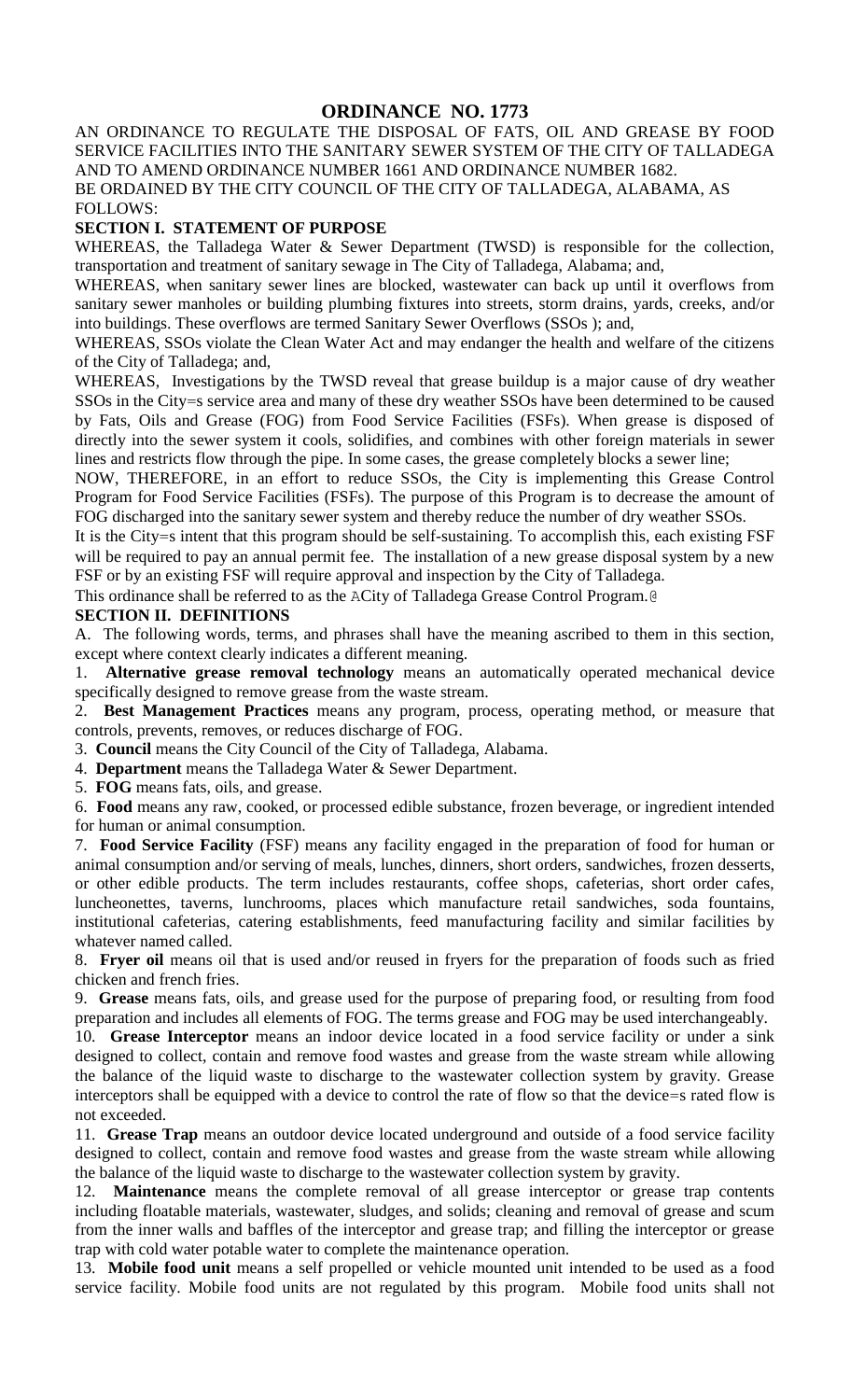discharged or dispose of any waste into the wastewater collection system of the City of Talladega.

14. **Sampling Vault** means the last point downstream of a grease trap that is specially constructed to allow inspection and sampling prior to discharge of effluent into the City=s sanitary sewer collection system.

15. **Temporary food service facility** means a food service facility that has no permanent sewer connection and operates at the same location for a period of time not to exceed 14 days in conjunction with a single event, such as a fair, carnival, circus, exhibition, or similar temporary gathering. Temporary food service facilities are not regulated by this program. Temporary food service facilities shall not discharge or dispose of any waste into the wastewater collection system of the City.

16. **User** means the owner or operator of a food service facility that discharges wastewater into the City=s sanitary sewer.

## **SECTION III. GREASE CONTROL PROGRAM REQUIREMENTS**

A. There shall be installed, provided and maintained in good working order at every Food Service Facility operating within the City of Talladega, Alabama, a grease interceptor or grease trap in the drainage and sewer discharge system of said facility.

B. The grease interceptor or grease trap shall be installed, maintained, permitted and inspected according to the requirements of this ordinance.

C. The Building Inspector of the City of Talladega shall supervise the installation of any new grease interceptor, grease trap or alternative form of grease removal technology, and upon final inspection and approval shall issue a Certificate of Approval.

D. The Building Inspector of the City of Talladega shall supervise the inspection of the installation of any new grease interceptor, grease trap or alternative form of grease removal technology, and upon final inspection and approval shall issue a Certificate of Approval.

D. The Construction Supervisor or his appointee of the Water and Sewer Department of the City of Talladega is responsible for the inspection of the installation, operation and maintenance of any grease interceptor, grease trap or alternative form of grease removal technology.

E. Permit Requirements for Food Service Facilities

1. Each Food Service Facility operating on the effective date of the adoption of this ordinance shall pay an annual fee to the Water and Sewer Department of the City of Talladega for the Talladega Grease Control Program. Each Food Service Facility operating within the City of Talladega shall have the proper number of grease interceptors or proper size of grease trap(s) for the amount of food prepared within the facility.

2. The annual permit fee for each applicant is as follows:

| Number of Grease Interceptors or Grease Traps | Annual Fee |
|-----------------------------------------------|------------|
| $1 - 5$                                       | \$200.00   |
| $6 - 10$                                      | \$300.00   |
| $11 - 15$                                     | \$600.00   |
| $16 - 20$                                     | \$800.00   |

3. For each 5 additional grease interceptors or grease traps in excess of 20, the annual fee shall be increased by \$100.00.

4. A re-inspection fee of \$25.00 per grease interceptor or grease trap shall be charged each time a facility fails a grease interceptor or grease trap inspection and must be re-inspected.

5. Food Service Facilities providing proof of a current contract with a certified grease hauler and providing a Maintenance Log and Cleaning Manifest shall receive a fifty percent (50%) discount on their annual fee.

6. Each new Food Service Facility shall provide drawings to the City of Talladega City Planner indicating the proper size and number of grease interceptors or grease traps for the proposed Food Service Facility. Each grease interceptor and grease trap shall be identified individually on the drawing by a unique identifier. The Construction Supervisor of the Water and Sewer Department of the City of Talladega shall review and give approval of the drawings to the City Planner.

F. Exemption from Grease Control Program

1. Food Service Facilities that do not discharge FOG to the sanitary sewer system may file an application for exemption from The City of Talladega Grease Control Program. Food Service Facilities that are granted an exemption are subject to inspection by the Construction Supervisor of the Water and Sewer Department of the City of Talladega and are required to notify Construction Supervisor of the Water and Sewer Department of the City of Talladega of changes are made which generate grease waste. The exemption will be in effect until there is a change in food service operations or a change in facility ownership.

G. Requirements for Best Management Practices (BMPs)

1. All Food Service Facilities shall develop and implement Best Management Practices (BMPs) to minimize the discharge of FOG to the sanitary sewer system. A copy of the BMPs are to be given to each Food Service Facility. In any case, discharge of fryer oil into the City's sewer system is